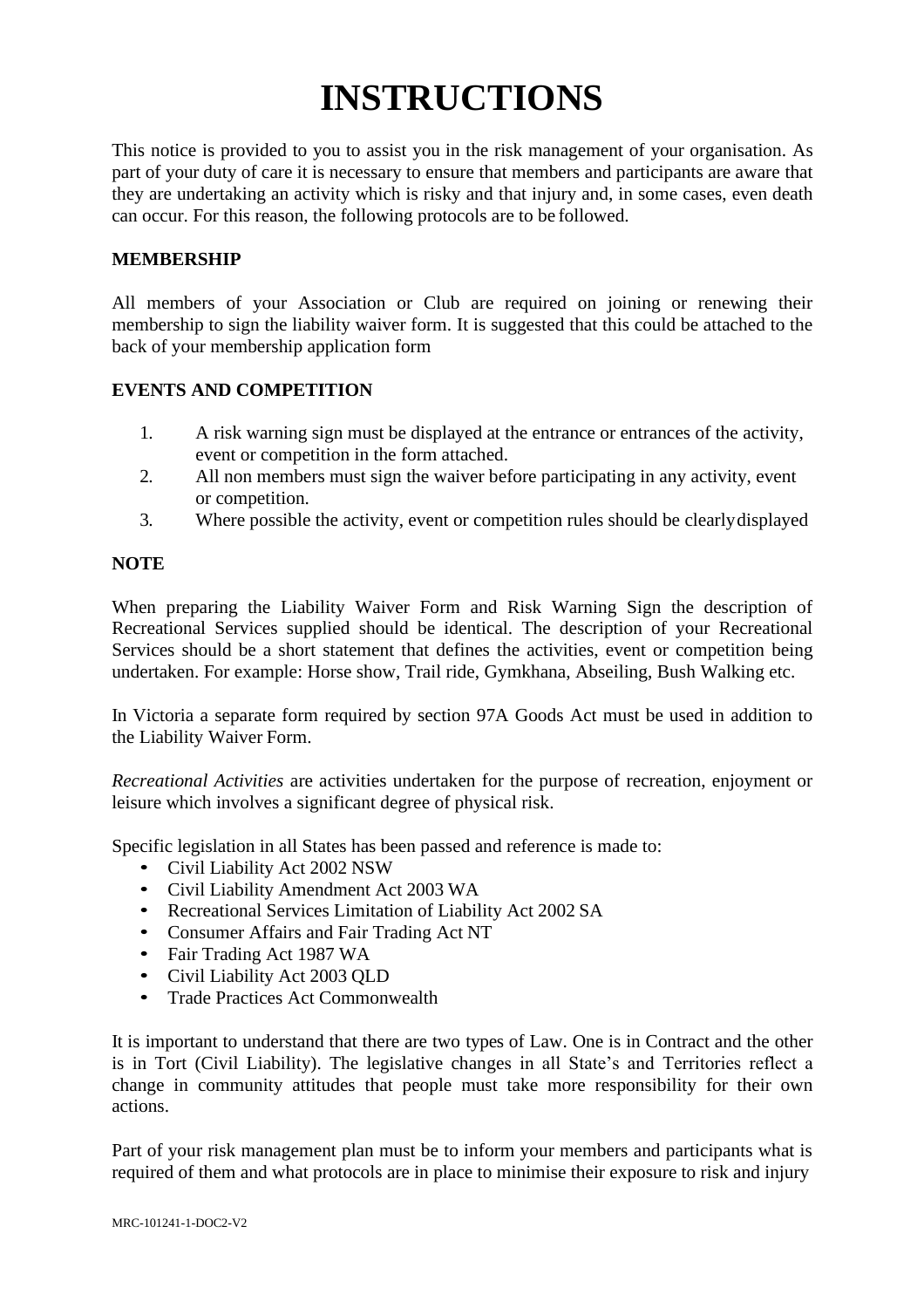# **RISK WARNING SIGN**

## **Exclusion of Right to Sue**

### **These Conditions Affect Your Legal Right.**

# **PLEASE READ CAREFULLY**

The National Cutting Horse Association of Australia (NCHA Ltd) their employees and agents shall have no liability howsoever caused to YOU or any dependant for personal injury or death suffered by YOU or any dependant arising in any way whatsoever from the supply by the NCHA of recreational services, including but not limited to Cutting "Recreational Services".

YOU acknowledge that Recreational Services are dangerous activities with many inherent risks as a result of which personal injury (and some times death) are common. YOU by your participation accept all risks of personal injury or death in any way whatsoever arising from your participation in such recreational activities and YOU and any dependants release and forever discharge the NCHA and its employees and agents from all and any liability and claims arising from the supply of the Recreational Services.

NOTICE dated

Authorised by The National Cutting Horse Association of Australia